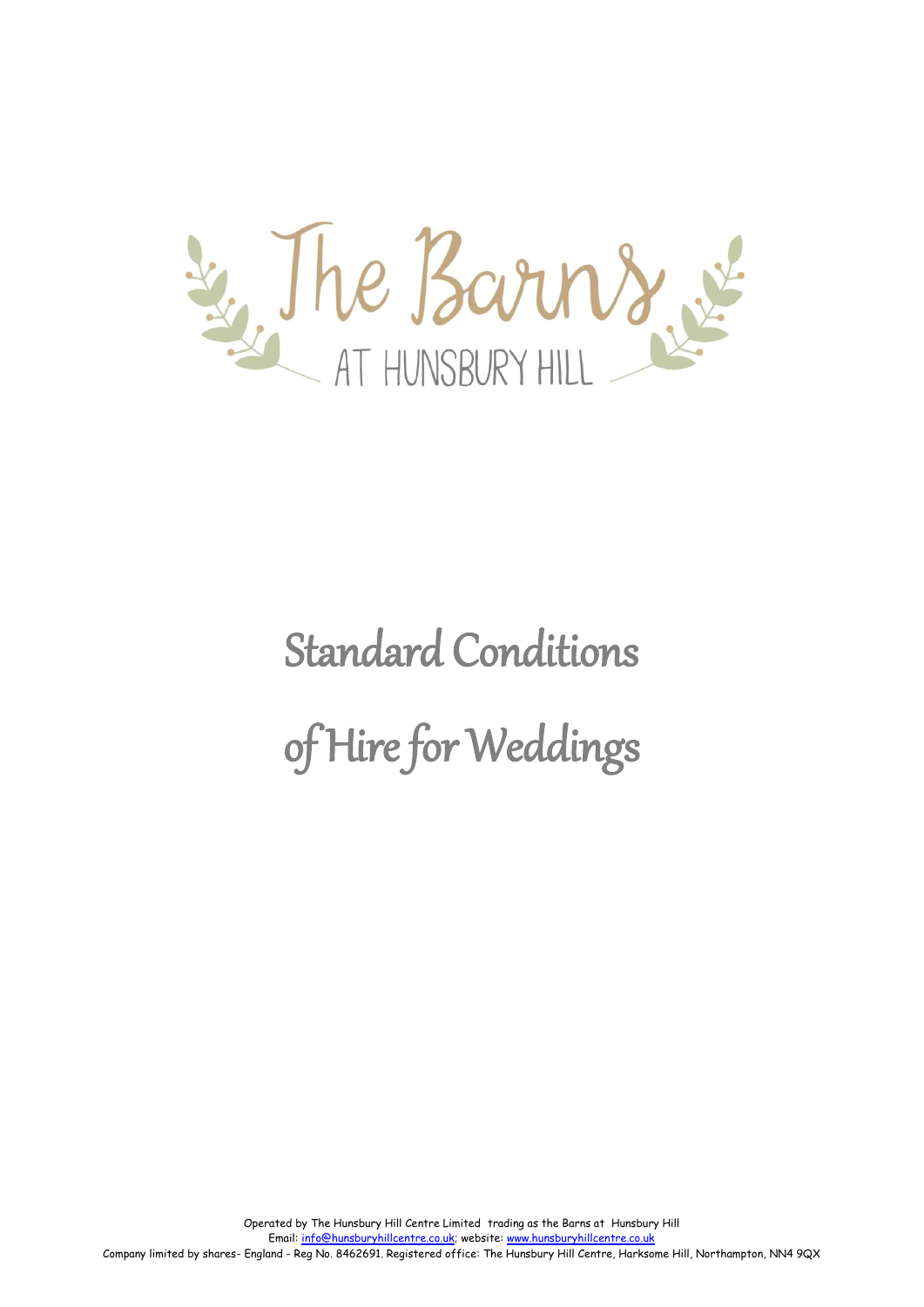# **1. General**

Throughout these conditions The Hunsbury Hill Centre Ltd (registered company number 08462691) Hunsbury Hill Centre, Harksome Hill, NN4 9QX, is referred to as "we". "Our" is to be construed accordingly and "we" and "us" means and includes our directors, employees, volunteers, agents. The hirer is referred to as "you"; and "your" is to be construed accordingly. "You" also includes (where appropriate), your employees, volunteers, agents and invitees. The "Agreement" means these Standard Conditions of Hire and the Booking Form.

If you are in any doubt as to the meaning of any of the Conditions, you must seek clarification from us without delay.

# **2. Booking/Payments**

You will be required to make the following payments in connection with the booking for your wedding:

- 2.1 If you would like to book the venue for your wedding or wedding reception, a date can be provisionally held for up to two weeks, free of charge. After this time, you can either release the date or secure your booking as per the details below;
- 2.2 In order to secure your booking, we require that you (a) pay a Venue Hire Deposit, which is 50% of the venue hire charge; (b) pay a non-refundable Catering Deposit of £500 (five hundred pounds); and (c) sign and return a completed booking form with a copy of your estimate. Until the above items have been received, the date you have provisionally booked is not secured.
- 2.3 You will be required to pay the balance of the venue hire fee and, if applicable, the civil ceremony fee not later than eight weeks before your event. At this time you will also be required to provide us with your final guest numbers.
- 2.4 You will be required to pay the balance of the catering fee not later than six weeks before your event. Once this invoice has been paid, guest numbers cannot be reduced.
- 2.5 A refundable Damage Deposit of £250 (two hundred and fifty pounds) is required to cover making good any damage or additional cleaning required. This is payable by **cheque** not later than six weeks before the date of the event.

We reserve the right to charge an administration fee of £50 (fifty pounds) for any late payments.

## **3. Catering**

- 3.1 Unless you have our written permission to the contrary, only food and drink, including all alcoholic drinks, provided by Impressions Caterers Ltd ("Impressions") may be purchased and consumed on the premises. Impressions has the sole right to run the bar and catering services. The contract for your food and beverage package is with Impressions and not with us or our parent company, Northamptonshire ACRE. However, under the terms of our agreement with Impressions, we collect payment for the bar and catering services on their behalf. It is Impressions and their staff who are responsible for setting up the venue and bar for your event.
- 3.2 Corkage will be charged if you provide your own table wine and corkage fees must be paid at least 6 weeks prior to your event.
- 3.3 The serving of food and beverages (including alcoholic drinks) will finish at least thirty minutes before the end of the event.
- 3.4 You must notify us of any dietary requirements (including food allergies) at or prior to your final meeting with the event manager.
- 3.5 The minimum number of guests required for an event is as follows:
	- 3.5.1 Bookings taking place on a **Friday or a Saturday between 1st June and 30th September** require a minimum of 60 adult guests. For bookings of fewer than sixty adult guests, you will be charged at the minimum rate of sixty adult guests.
	- 3.5.2 Bookings taking place on **any other date**, except a Friday or a Saturday between 1<sup>st</sup> June and 30th September**,** require a minimum of 40 adult guests. For bookings of fewer than forty adult guests, you will be charged at the minimum rate of forty adult guests.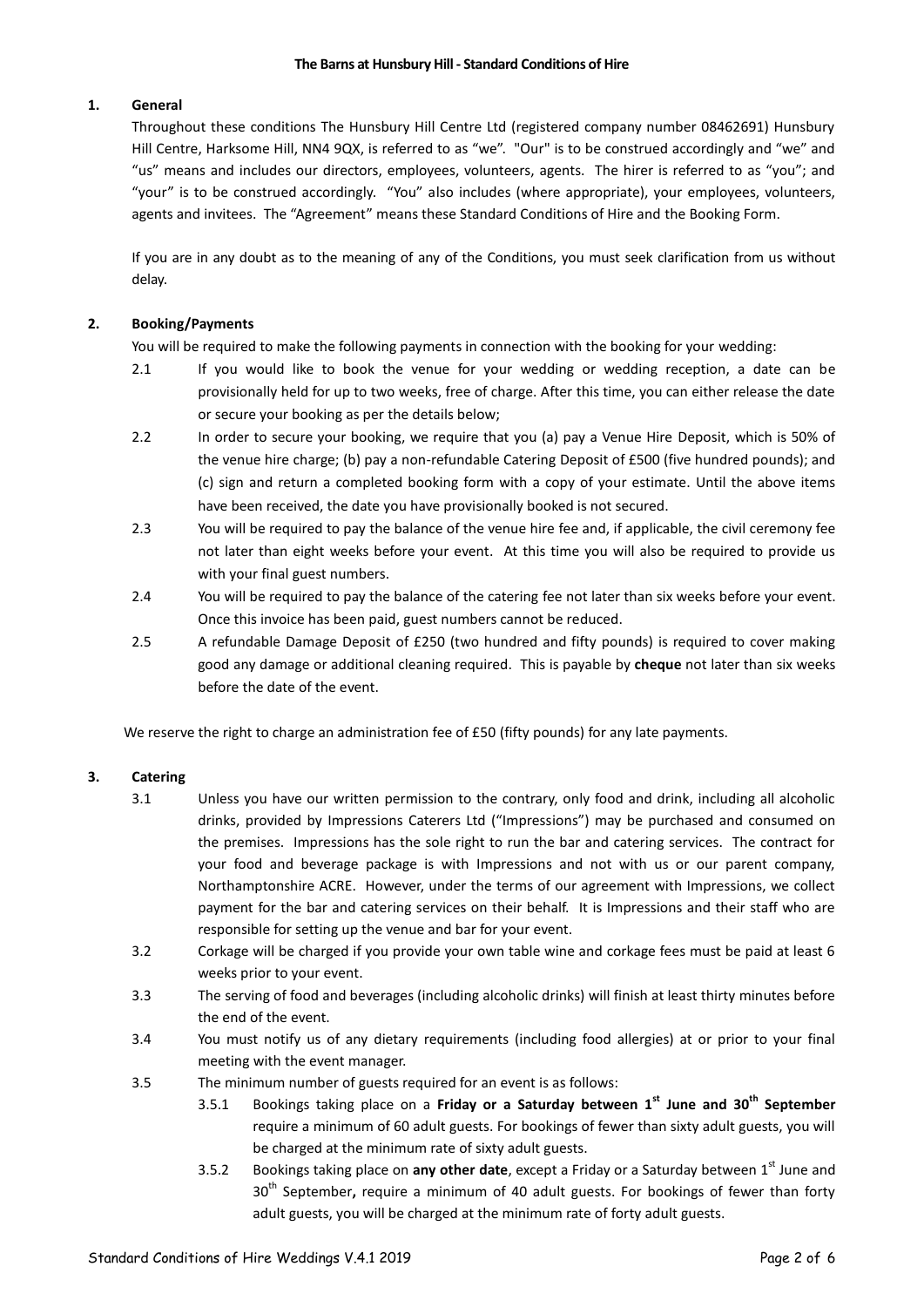3.6 We reserve the right to alter the catering arrangements for your event but will endeavour to maintain the catering offered subject to availability.

## **4. Maximum number of permitted users**

You agree not to exceed the maximum permitted number of people per room including the organisers/performers, staff, attendants and others (for example, DJs); those numbers are: High Barn: 120, Low Barn: 50, Bar/Patio Area: 30. The maximum number of people allowed at any one time on the premises must not exceed 200 including provision for 20 staff, attendants and others. The maximum number of guests for the wedding breakfast is 85 and the maximum number of guests for the evening reception is 180.

# **5. Supervision**

During the period of the hiring, you are responsible for:

- 5.1 care of the premises and its contents, safety from damage (however slight) or change of any sort;
- 5.2 the behaviour of all persons using the premises whatever their capacity excluding the event staff;
- 5.3 ensuring the premises are not used for any unlawful purposes or in any unlawful way; and
- 5.4 ensuring that these Standard Conditions of Hire are met.

As directed by us, you must make good or pay for all damage (including accidental damage) to the premises or to the fixtures, fittings or contents and for loss of contents.

# **6. Use of premises**

You must not use the premises (including the car park) for any purpose other than that described in the Agreement and must not sub-hire or use the premises or allow the premises to be used for any unlawful or unsuitable purpose or in any unlawful way nor do anything or bring on to the premises anything which might endanger the premises or render invalid any insurance policies or licences covering the premises.

## **7. External Suppliers**

- 7.1 We will require you to ensure that all suppliers providing services for your event provide us with copies of their Public Liability Insurance Certificate. We also require you to provide us with contact details for all external suppliers not later than six weeks before your event. External suppliers will have access to the premises during the venue hire times stated on the booking form for your event.
- 7.2 **Only** persons with Public Liability Insurance are permitted to use ladders on the premises. For insurance purposes, we do not allow our staff or members of the public to use ladders or steps at the venue, inside or outside. Any items where a ladder has been used to dress the premises must be removed at the end of the period of hire.
- 7.3 If you wish to arrange for a marquee, awning, bouncy castle or other form of semi-permanent structure to be sited on the premises please obtain our prior written consent.

## **8. No alterations**

You must not fix or install anything to the walls or woodwork in and around the venue.

# **9. Indemnity & Insurance**

If you or your guests have caused it, you are liable for the cost of repair of any damage (including both accidental and malicious damage) done to any part of the premises, the grounds surrounding the premises, and the contents and services in the premises. You are also responsible for all claims, losses, damages and costs made against, or incurred by us, or Impressions Caterers or their employees (including any nuisance caused to a third party) as a result of your use of the premises*.* 

#### **10. Electrical appliance safety**

You must ensure that any electrical appliances brought by you or your contractors to the premises and used there are safe, in good working order, used in a safe manner in accordance with the Electricity at Work Regulations 1989, and (where appropriate) have been PAT Tested. Where a residual circuit breaker is provided you must make use of it in the interests of public safety.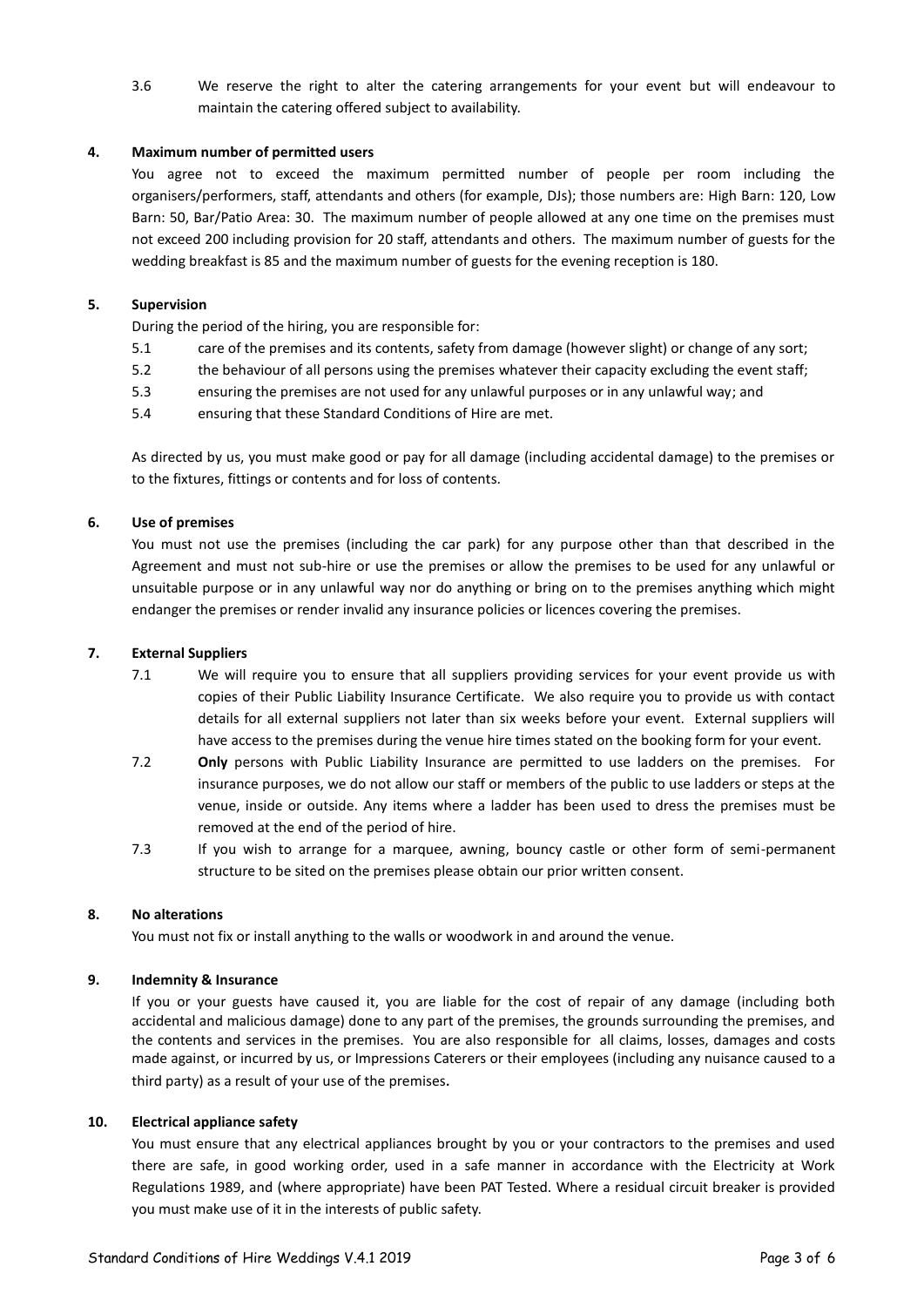## **11. Stored equipment**

We accept no responsibility for any stored equipment or other property brought on to or left at the premises by yourself, or your contractors and all liability for loss or damage is hereby excluded. All belongings, including any decorations, must be removed at the end of the hire period unless prior arrangement has been made. Any items left will be retained for a maximum of 21 days and a small charge will be made if you have not collected your items at the agreed time. After 21 days, we reserve the right to dispose of uncollected items.

# **12. Safeguarding children, young people and vulnerable adults**

You must ensure that any activities for children, young people and other vulnerable adults are only provided by fit and proper persons in accordance with the Safeguarding Vulnerable Groups Act 2006 and any subsequent legislation.

# **13. Public safety compliance**

In the event of a fire, you must follow the instructions of the event staff regarding the evacuation of the building. You must comply with all conditions and regulations made in respect of the premises by the Local Authority, the Licensing Authorities, and our fire risk assessment or otherwise, particularly in connection with any event which constitutes regulated entertainment, at which alcohol is sold or provided or which is attended by children.

In the event of any outbreak of fire, however slight, you must immediately alert the event manager or the nearest member of staff and follow the instructions of the event staff regarding the evacuation of the premises. During the period of hire, you must ensure that the doors, passages and staircases are kept clear and unobstructed and no chairs or other articles are placed so as to cause an obstruction. The doors of all rooms and all external doors must be unlocked during the period of hire.

## **14. Smoking**

You must comply with the prohibition of smoking in public places provisions of the Health Act 2006 and regulations made thereunder. We will ask any person who breaches this provision to leave the premises. You must ensure that anyone wishing to smoke does so outside and disposes of cigarette ends, matches etc. in a tidy and responsible manner, so as not to cause a fire.

## **15. Accidents and dangerous occurrences**

You must report to us as soon as possible any failure of either our equipment or equipment brought on to the premises by yourself, or your contractors. All accidents involving injury must be reported to us at the time they occur and you must assist us with completing the relevant section in our accident book. It may also be necessary to submit a special form to the Incident Contact Centre in accordance with the Reporting of Injuries, Diseases and Dangerous Occurrences Regulations 2013 (RIDDOR).

## **16. Explosives and flammable substances**

No fireworks or highly flammable substances may be brought into or used in any part of the premises and no internal decorations of a combustible nature (e.g. polystyrene, cotton wool) may be erected without our prior written consent. Please ensure that only candles that are in holders, which come over and above the flame, are lit. Further, you are specifically requested not to permit the use of confetti cannons, fireworks or Chinese lanterns anywhere inside or outside the premises. You must ensure that no unauthorised heating appliances are used on the premises.

## **17. Premises Licence**

17.1 Our premises licence requires all activities at the premises to end by 11.30pm. Please ensure the minimum of noise is made by your guests on arrival and departure. In relation to live music, this must comply with our licensing conditions and must finish at 10.30pm. Live music is permitted outside the High Barn and bar area until 6pm and must not be amplified. The doors to the High Barn will be kept closed from 9pm onwards to lessen the noise from live or recorded music. All recorded music must end at 11.30pm.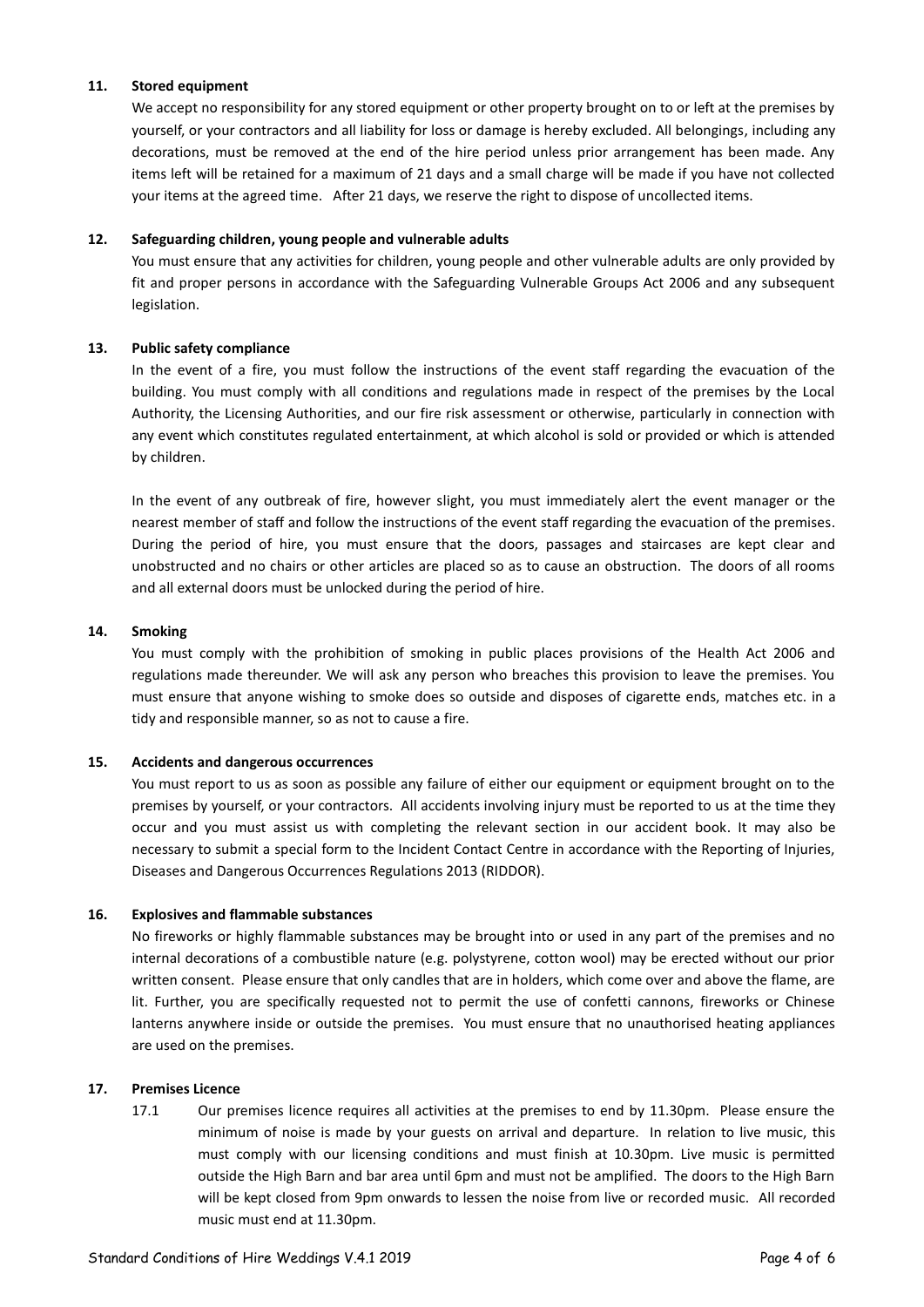#### 17.2 Our premises licence only permits the sale of alcohol until 11.30pm.

#### **18. Drunk and disorderly behaviour and supply of illegal drugs**

Drunk and disorderly behaviour is not permitted either on the premises, or in their immediate vicinity. All persons suspected of being under the influence of drugs or who are behaving in a violent or drunk and disorderly way must be required to leave the premises in accordance with the Licensing Act 2003. No illegal drugs may be brought onto the premises.

## **19. Gaming, betting and lotteries**

You must ensure that nothing is done on or in relation to the premises in contravention of the law relating to gaming, betting and lotteries.

#### **20. Music & Film**

These Conditions give you our written permission for the performance of live music and the playing of recorded music and the showing of films under the Deregulation Act 2015. You must restrict children from viewing agerestricted films classified according to the recommendations of the British Board of Film Classification and, if necessary, you must ensure that you have the appropriate copyright licences for any film shown.

#### **21. WiFi Service**

When using the WiFi service at the premises you agree not to use the service for:

- 21.1 disseminating any unlawful, harassing, libellous, abusive, threatening, harmful, vulgar, obscene, pornographic, or otherwise objectionable material, or otherwise breaching any laws;
- 21.2 transmitting material that constitutes a criminal offence or encourages conduct that constitutes a criminal offence, results in civil liability or otherwise breaches any applicable laws, regulations or code of practice; and
- 21.3 making, transmitting or storing electronic copies of material protected by copyright without the permission of the owner.

## **22. Availability of the WiFi Service**

Although we aim to offer the best WiFi service possible, we make no promise that the service will meet your requirements. We cannot guarantee that the service will be fault-free or accessible at all times.

It is your responsibility to ensure that any WiFi enabled device used by you is compatible with the service and is switched on. The availability and performance of the service is subject to all memory, storage and any other limitations in your device.

We are not responsible for data, messages, or pages that you may lose or that become misdirected because of the interruptions or performance issues with the service or wireless communications networks generally. We may impose usage, or service limits, suspend service, or block certain kinds of usage in our sole discretion, to protect other users of the service. Network speed is no indication of the speed at which your WiFi enabled device or our service sends or receives data. Actual network speed will vary based on configuration, compression and network congestion.

## **23. Termination of the WiFi Service**

We have the right to suspend or terminate the WiFi service immediately in the event that there is any breach of any of the provisions of these Standard Conditions of Hire including, without limitation:

- 23.1 if you use any equipment which is defective or illegal;
- 23.2 if you cause any technical or other problems to the service;
- 23.3 if, in our opinion, you are involved in fraudulent or unauthorised use of the service;
- 23.4 if you resell access to the service; or
- 23.5 if you use the service in contravention of the terms of these Standard Conditions of Hire.